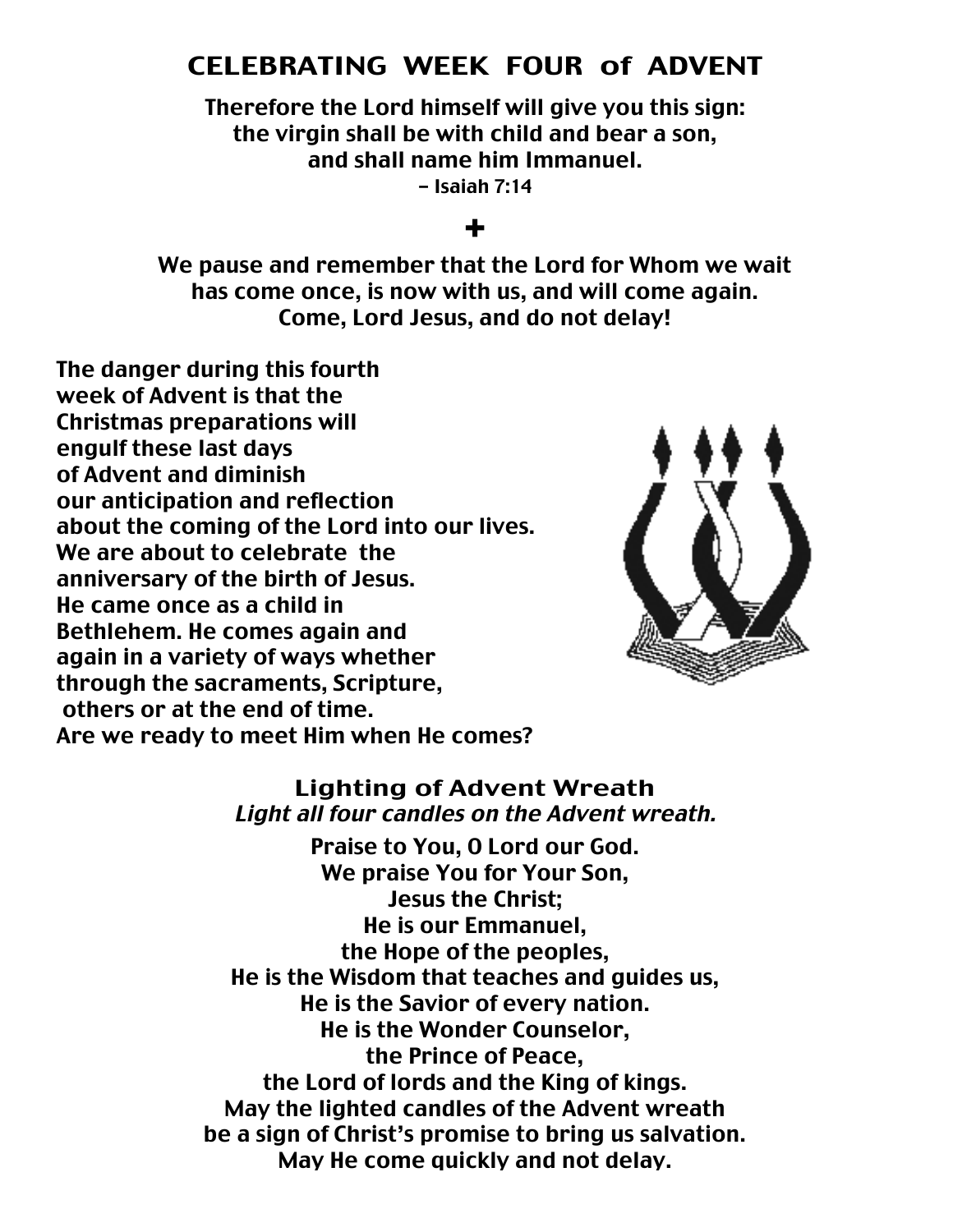It is truly right and just, our duty and our salvation, always and everywhere to give You thanks, Holy Father, almighty and eternal God, through Jesus Christ our Lord. When first He came among us in the lowliness of human flesh, He fulfilled the plan You formed long ago and opened for us the way of salvation. Now, hoping that the salvation promised us will be ours, we watch for the day when Christ will come again in majesty and glory. And so, with angels and archangels, with all the heavenly host, we proclaim Your glory and join their unending chorus of praise.

# +

### Malachi 3:1

Lo, I am sending My messenger to prepare the way before Me; and suddenly there will come to the temple the Lord Whom you seek, and the Messenger of the Covenant Whom you desire. Yes, He is coming, says the Lord of hosts.

- L. The angel of the lord declared unto Mary.
- A. And she conceived of the Holy Spirit. Hail Mary…
- L. Behold the handmaid of the Lord.
- A. Be it done to me according to Your word. Hail Mary…
- L. And the Word was made flesh.
- A. And dwelt among us. Hail Mary…
- L. Pray for us, O holy Mother of God.
- A. That we may be made worthy of the promises of Christ.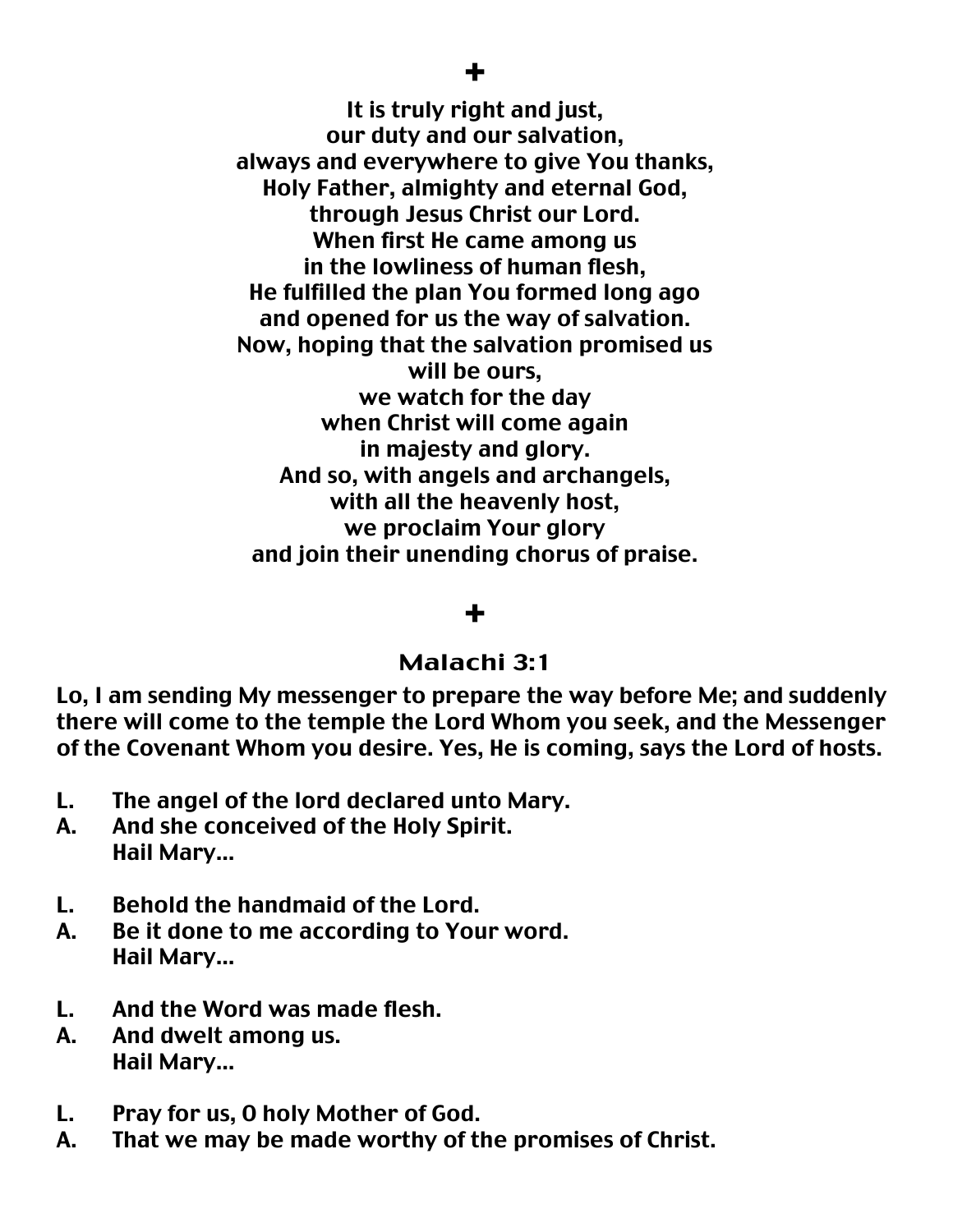Our Lady and Mother of the One who was and is and is to come, dawn of the New Jerusalem, we earnestly beseech you, bring us by your intercession so to live in love that the Church, the Body of Christ, may stand in this world's dark as a fiery icon of the New Jerusalem. We ask you to obtain for us this mercy through Jesus Christ, Your Son and Lord, Who lives and reigns with the Father in the Holy Spirit, one God forever and ever. Amen.



# +

All beauty is a spark of the fire of Your splendor, all music is an echo of Your harmony, all kindness is a fragment of Your excellence, all creatures praise our love. May You be blessed, O Father, by the dew of the morning and the damp fragrance of evening, by the song of the nightingale and the perfume of the rose, by the smiles and grace of our children, by the daring of youth and the wisdom of elders, by the love of the husband and the tenderness of the wife, by the dedication and love of those committed to You, by the peace of the pardoned sinner, by the holiness of the people in the street, and by the humble and pure of heart. May every creature that has breath sing Your praise for the Gift of the Messiash, our Emmanuel.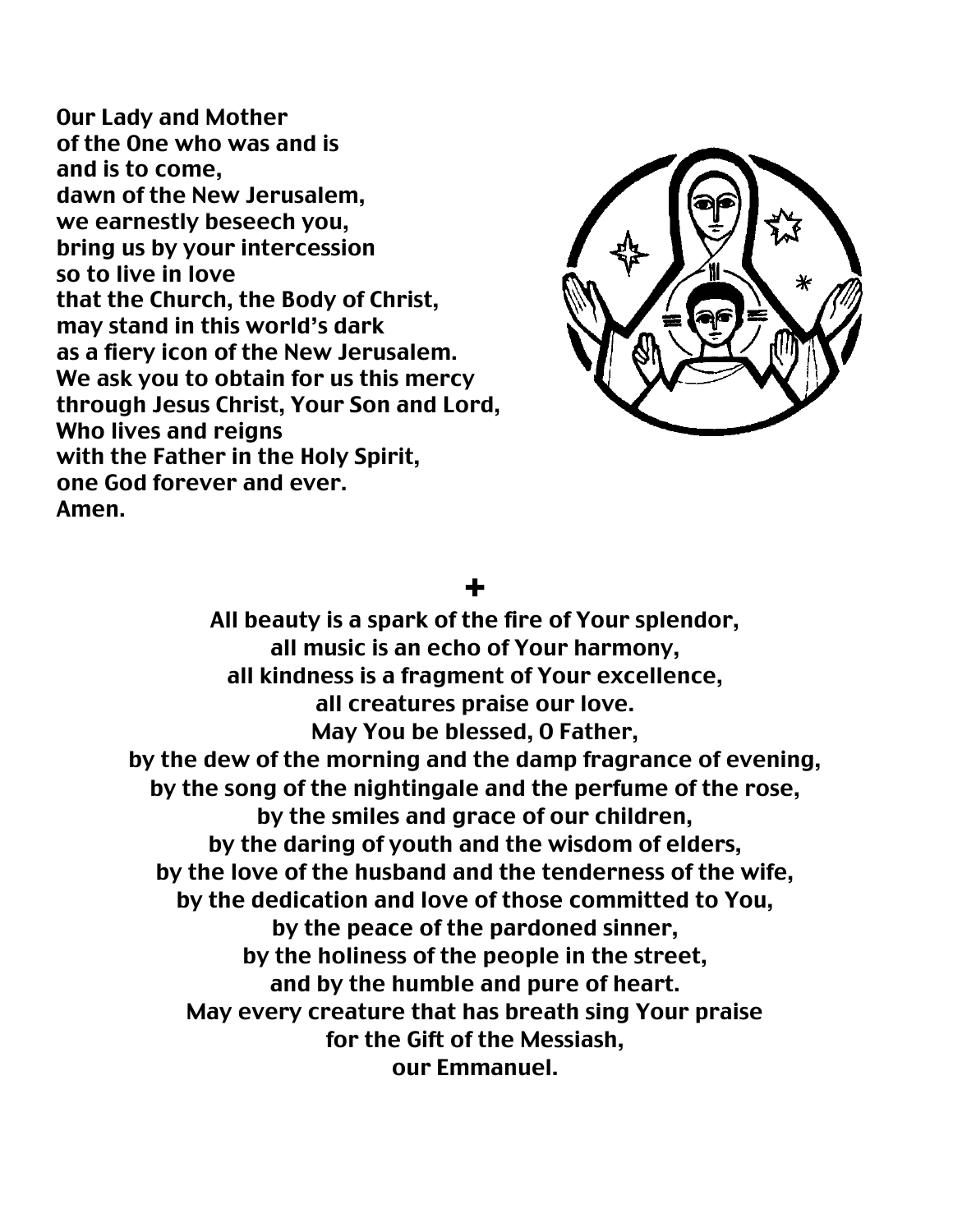### Revelations 12: 1-5

And there appeared a great wonder in heaven; a woman clothed with the sun, and the moon under her feet, and upon her head a crown of twelve stars: And she being with child cried, travailing in birth, and pained to be delivered. And there appeared another wonder in heaven; and behold a great red dragon, having seven heads and ten horns, and seven crowns upon his heads. And his tail drew the third part of the stars of heaven, and did cast them to the earth: and the dragon stood before the woman which was ready to be delivered, for to devour her child as soon as it was born.

And she brought forth a man child, who was to rule all nations with a rod of iron: and her child was caught up unto God, and to his throne.

### Reflection

As soon as Jesus was born, visitors began to come. First it was the shepherds. Then the wise men. Then Simeon and Anna. Then even the soldiers of Herod were sent to find Him. Together these visitors represent the people of every nation, coming by every possible path and conveyance to see Christ. It was impossible to contain God in heaven. Through Jesus, He "visited" and "brought redemption" to us. He continues through Jesus and through us to dwell in our world today. When people look at us, do they think of Jesus?

# Reflection questions for the fourth week:

Where or how do you personally meet Jesus? What are you doing to overcome your reluctance to see Christ in others? What special spiritual preparations are you making for the feast of the anniversary of Christ's birth?

Is consumerism a bigger part of your Christmas than Jesus is? Why?

O come, O come, Emmanuel And ransom captive Israel That mourns in lonely exile here Until the Son of God appear Rejoice! Rejoice! Emmanuel Shall come to thee, O Israel.